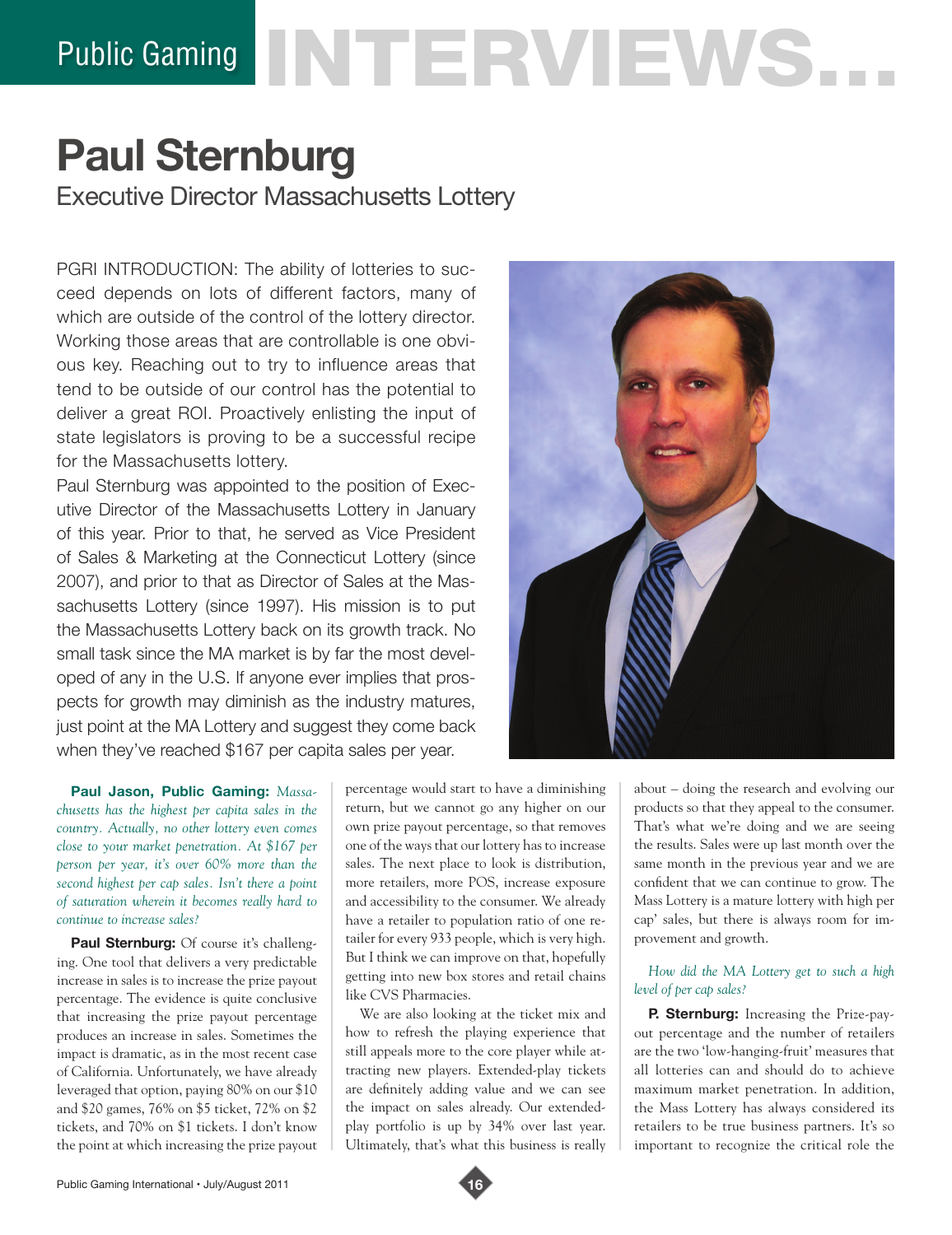retailer plays in the success of a lottery. We pay 5% commission, which is not the highest in the country, but about average. But with the high sales, the average retailer makes about \$37,000 from their lottery business. Also, our lottery products are held by the retailer on consignment. They don't pay for product up front, which helps with cash flow. And they don't pay for anything they don't sell. We feel that retailer-friendly policies generate goodwill and support on the part of our retail partners and that results in higher sales. We try to make it very easy for them to carry lottery. We also make sure the POS materials are updated and displayed properly. And we even have a secret-shopper program in which the retailer and the clerk are rewarded for pitching the product.

One thing that detracted from sales was eliminating the agent incentive program, which was done a couple of years ago under a previous administration. While it was perceived to save \$14 million, the reality is that it helped contribute to the loss of \$300 million in sales. Obviously, other factors contributed to the decline in sales. But I can guarantee you that taking away that added agent sales commission contributed to the decline in sales, and to a much greater degree than the \$14 million in cost reduction. Retailer motivation is key to selling more lottery. Retailers are our face to the consumer so keeping them happy is a top priority. We bring the retailers in to our lottery offices for them to educate us on their business and what we can do to help their businesses operate more efficiently and sell more product. Of course, we can also educate them on lottery and on things like the high correlation between lottery product sales and sales of other merchandise. We have gas stations that sell over \$12 million a year. You've got to be a motivated retailer to get \$12 million out of a gas station – that's an average of over \$33,000 a day, 365 days a year! I can definitely say that whatever is saved by cutting retailer commissions is lost 10 times over in sales. There are lots of things that lotteries would like to do but we're not able to do. Keeping our retailers happy and motivated is one of those areas that we can control and do something about. We concentrate our energies on that and other areas where our actions can make a real difference.

*Now that the vote is done and the decision is made to implement changes, including raising the price of Powerball to \$2, do you feel that your fellow lottery directors are going to all work in concert to really optimize the results?*

**P. Sternburg:** Of course. The directors are all sophisticated, forward-looking leaders. Once a decision is made, everyone gets behind it, just as we would expect the management team of our own organization to do. We're all invested in this process and we'll do everything in our power to work together to make it a success.

*Do you see a potential for lotteries to collaborate on advertising and brand management, creating a truly national brand, perhaps with Powerball or Mega Millions? Wouldn't a cooperative effort like that contribute to the in-state performance of the individual lotteries?* 

**P. Sternburg:** Nationalization of advertising and marketing would probably not work well. I know it must seem that a product like Powerball is basically the same wherever you go. If they can create a national commercial for Coca Cola or Starbucks or Tide detergent, why can't they do it for Powerball? The answer is that other consumer brands have neither the wide variety of product attributes nor the legislative oversight that go with all lottery product marketing. While there are commonalities to the product and consumer buying motives, there are also big differences between Regional demographics and their preferences. What works in one state won't work as well in another. Massachusetts, Florida, Kansas, Oregon; these are really quite different consumer markets. The New York consumer might find humor in things the Midwesterner thinks is just weird. Californians may be inspired by something that Texans think is corny. Too, rules and regulations about what can be advertised and how it can be advertised differ from jurisdiction to jurisdiction. An advertisement that complies with the different rules of all the lotteries would actually be very hard to even create. I see some great commercials that would not necessarily be allowed in Massachusetts and many other states. So I believe that advertising should all be done by each individual lottery to serve its marketplace. I would not say a national campaign can never be done successfully. Just that as a rule, advertising, promotion, and brand management should all be done by the individual state lottery operator.

*What about a publicist, perhaps employed by NASPL? Someone to work up interesting story angles on lottery winners, push them out to the national media, and try to gain much more press for the many tales of good fortune that are created by lottery; the publicist could also push out positive stories in general, supportive of Team Lottery, to counter the negative press.* 

**P. Sternburg:** That's a great idea. Helping to nationalize the stories of lottery winners would generate positive PR for the games, no matter what state the winners are from. And it would help to have someone to share the mission of the lotteries, like funding good causes, protecting the player, taking a more responsible approach to promotion of the games, supporting the public policy agendas instead of undermining them like offshore operators do. I agree, a publicist to promote the entire community of state lotteries, their stakeholders, and the players, could make a real difference. While each lottery has its own publicist, it would be great to have someone dedicated to nationalizing our stories, to creating national exposure so that good news is shared by all of us and not just contained in our local jurisdictions.

### *To push it a little bit further - A publicist costs money. Do you think that lotteries should be willing to allow for a small increase in NASPL dues to pay for the publicist?*

**P. Sternburg:** I can't speak on behalf of other lotteries, but I definitely do. It's not like we would be talking about a lot of money overall. Look at what Las Vegas spends, or the gambling industry in general spends to influence the news and create positive press for themselves, often to the detriment of lottery. Our story is just not getting out there like theirs is. States probably need to do their own in-state lobbying. Lottery operators probably need to do their own advertising. But there's no reason that I can see why NASPL shouldn't direct an effort to shape the news on the national stage, to nationalize the stories that are currently almost all limited to local news stories. For that matter, I would support NASPL taking charge of lobbying at the federal level. States do not have the resources to do it. NASPL would need to stay focused on issues that the membership is all agreed on. For instance, defending the rights of states to decide gaming and regulatory policy would be an example of an issue that I would think all state lotteries and their political constituents would support.

We really do need to defend the interests of our stakeholders at the federal level. If it wasn't for a handful of political leaders who stood up to aggressively fight the Harry Reid bill, it could have passed and that would have been disastrous for lotteries, and all the states except for Nevada and New Jersey. Massachusetts Treasurer Steve Grossman and some others from states around the country took it upon themselves to mount an outspoken protest. Of course, the president of NASPL